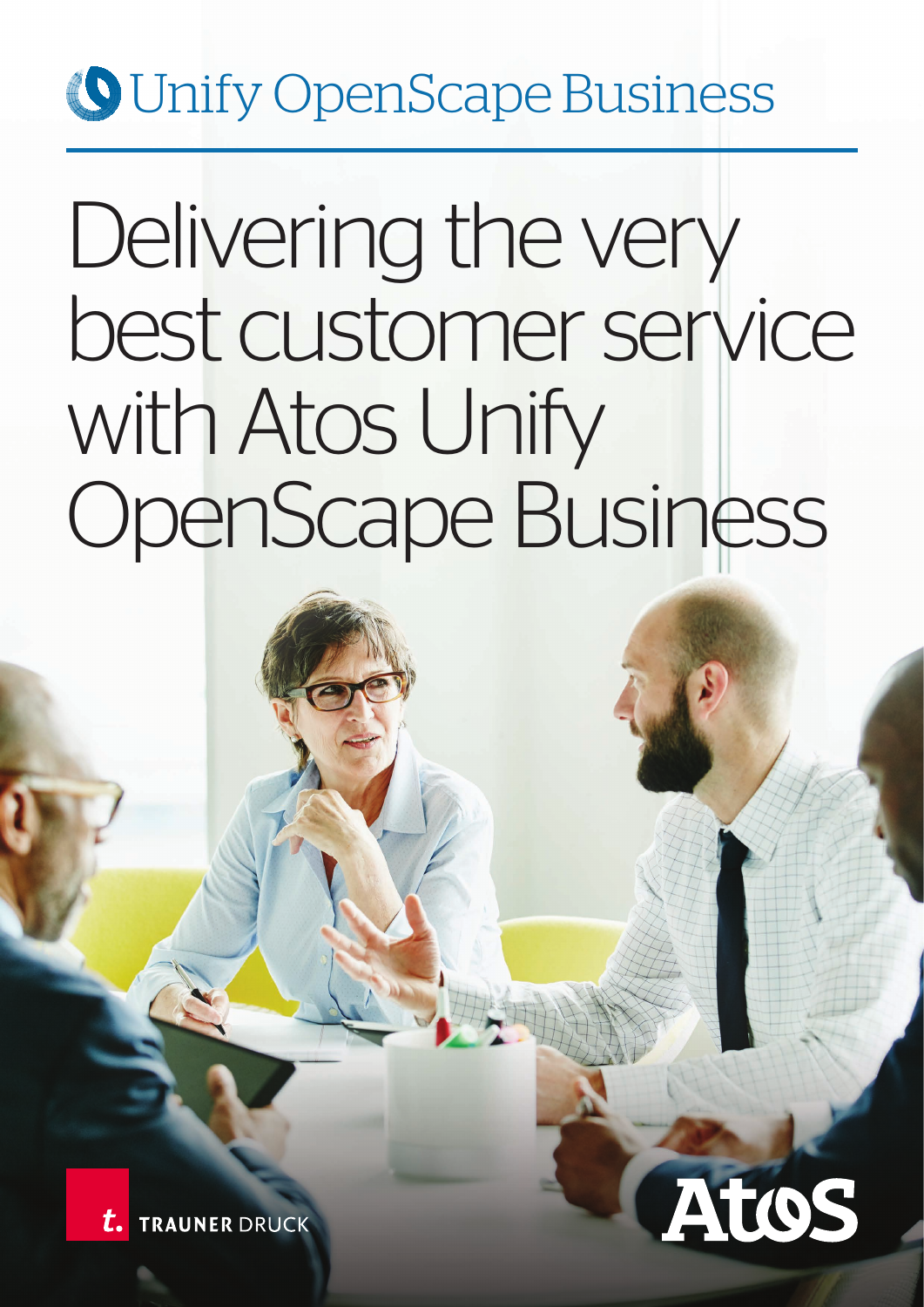From hardback books and brochures to flyers and business cards TRAUNER DRUCK'S - state-of-the-art equipment and qualified customer assistance makes them highly competitive in Linz, Austria. TRAUNER DRUCK stands for quality offered at fair prices and is an excellent service provider who fulfills each customer's specific needs.

## The task

Following its transition to Voice over IP (VoIP), TRAUNER DRUCK decided to review its communication infrastructure, bringing it up to the latest standard.

TRAUNER DRUCK wanted a flexible and scalable communications system with open interfaces that could be connected to its own CRM system.

The company also wanted to have simple user interfaces and advanced UC functionality that would suit employees and simplify their jobs.

TRAUNER DRUCK expected its provider of communication services to offer the same service as TRAUNER offers its own customers: a singlesource bid and complete service.

## The solution

Together with its regional provider NESKOM e. U., TRAUNER DRUCK selected Atos Unify's all-in-one telephony and UC solution, OpenScape Business.

The e-scalable solution is completely software-based and "all-IP-ready" and it supports every available infrastructure.

External locations no longer need their own telephone system. They can now be directly connected via IP.

Mobile employees can use all important functions on their smartphones.

Thanks to the UC functionality of UC Smart, reachability and teamwork can be significantly improved.

## The benefits

Convenient calling functions like hotkey and click-to-dial as well as a detailed journal ensure maximum comfort for telephone calls.

A visual voicemail with presencebased announcements provides customer friendly options for callers and can display text messages in the e-mail inbox.

A network-wide presence and call status, chat, and the convenient conference management of UC Smart, facilitate optimal collaboration across all locations.

myPortal to go enables colleagues to use the key features of UC Smart on their smartphones when they are out of the office.



## TRAUNER DRUCK wanted communications to provide them with the same type of individual service that they offer their own customers.

Additionally before long, ISDN will be a thing of the past - all telephone lines will be switched to IP. It is now a good time for companies to take a closer look at their communications systems and see what the market has to offer.

Communications, in particular, are a key issue that requires excellent service and a reliable provider. TRAUNER DRUCK found both at a regional provider in Linz, NESKOM e.U.

With the help of NESKOM e.U as the VoIP provider, a company that had already performed similar projects and was able to act as fullservice partner, the project was expertly carried out. Within the shortest period of time, the VoIP network was completely IP-ready. The system went live after a successful test phase.

With OpenScape Business X5, 96 IP members and 15 myPortal to go users, TRAUNER DRUCK initially converted the system in its main office. It was then extended it to its branch offices. Employees were provided with OpenStage 15 and OpenStage 40 devices.

Little training was required because the new interfaces can be used intuitively and seamlessly integrated into existing tools.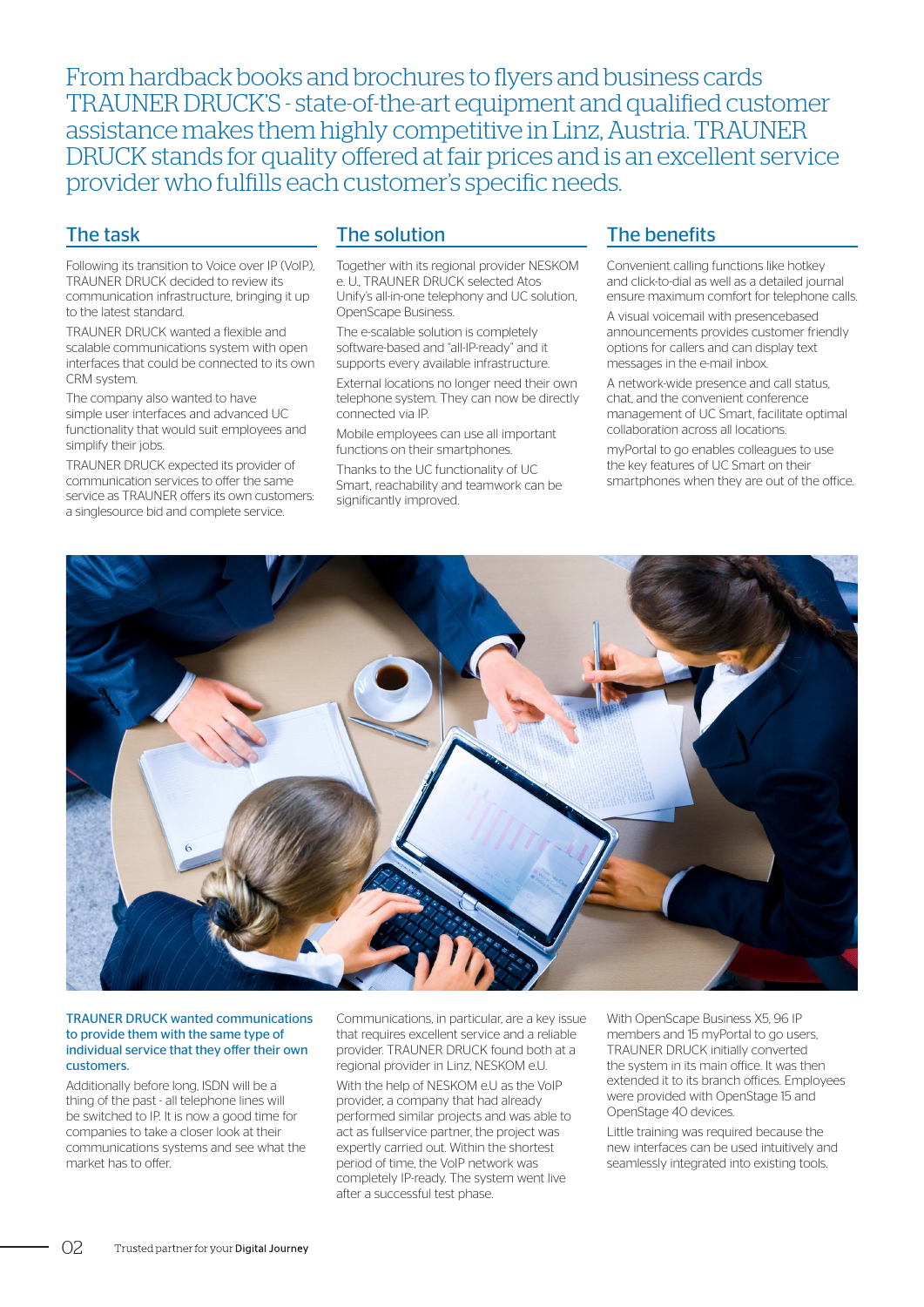

Employees were part of the selection process and project from the outset. This approach increased acceptance and the willingness of the staff to try a new work environment.

The system's convenient and practical interface ensures that every employee can enjoy working with the new tools.

An included service-support agreement, containing software upgrades and services, helps protect the investment and provide functional security. It offers the latest technology at all times.

OpenScape Business has been awarded the German environmental seal Blauer Engel (Blue Angel). This demonstrates that Atos Unify offers optimal energy usage and resource conservation by offering long service life, reusability as well as the provision of replacement parts and a recyclable construction.

A simple voice and UC solution that can grow with the company as well as provide scalability and flexibility produces a feeling of security, communications become more efficient, and customers can be reached more quickly.

Thanks to the user experience they provide, the highperformance voice and UC functions integrated into the solution excite employees. Management are also pleased with the simple migration to IP, the no-risk upgrades through the included software support and the flexible connection opportunities to existing business applications.

Ingrid Trauner following a poll of employees that was conducted after the new telephone environment was commissioned:



« It has become very easy to use the telephone. You quickly get used to better things! »

## Moving Forward **About OpenScape Business** Moving Forward

OpenScape Business provides for the most varied and wideranging communications needs of small and mediumsized enterprises in particular – together with a flexible and scalable solution.

OpenScape Business can be used independently of the existing infrastructure – whether IP, conventional telephony or DECT. In addition to high-performance telephony and a comprehensive unified communications environment, everything is available – OpenScape Business presents the right solution for up to 500 members or 1,500 members in a network.